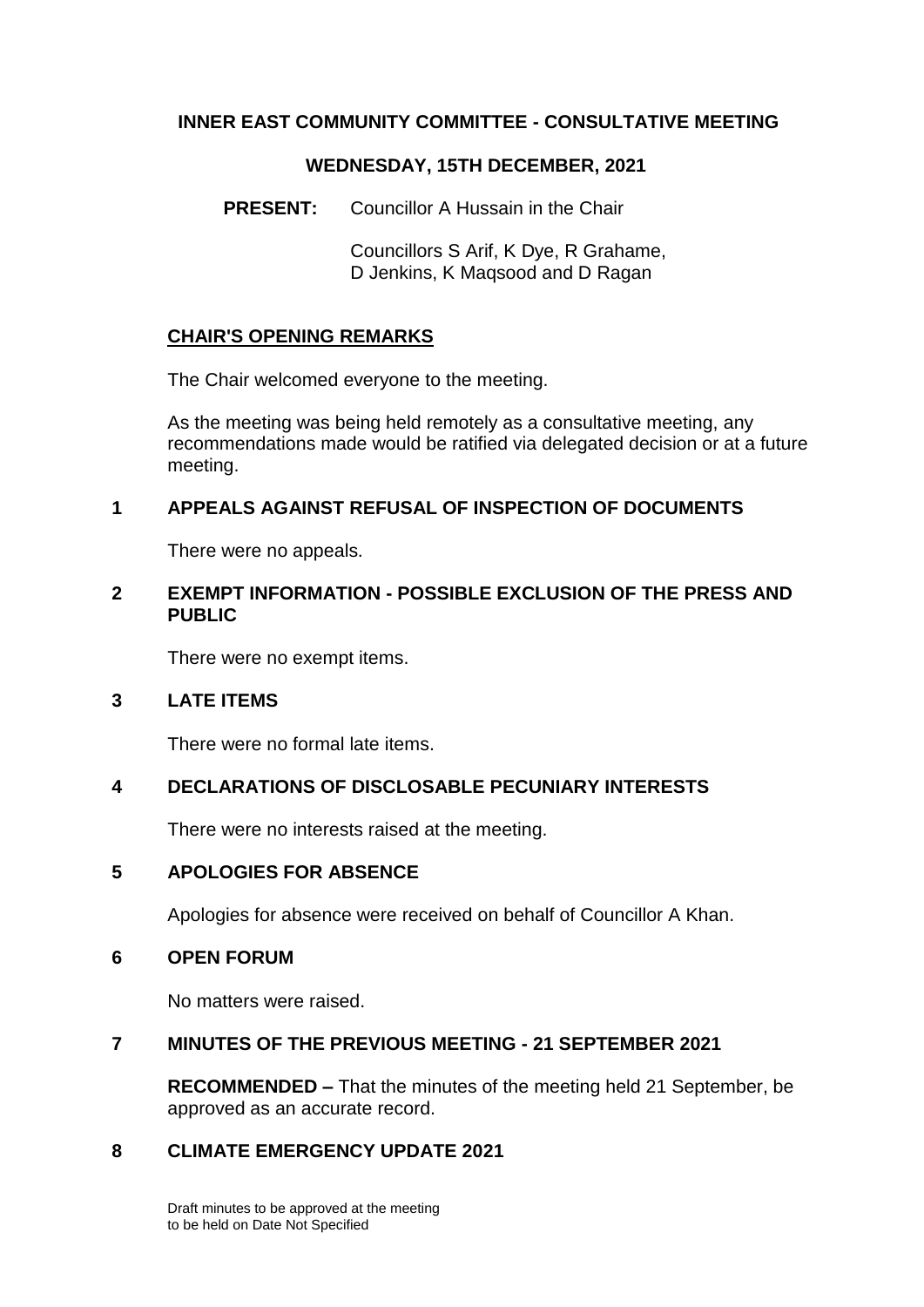The Chief Officer for Sustainable Energy and Air Quality submitted a report to update the Inner East Community Committee on the Climate Emergency Strategy and progress.

An update was provided to the Inner East Community Committee on the council's climate emergency strategy and recent progress to reduce emissions. This included an overview of measures being taken to retrofit homes and buildings, installation of electric vehicle infrastructure and biodiversity measures such as tree planting. A couple of points highlighted were as follows:

- £25m has been secured for de-carbonisation of the corporate estate and schools and included solar panels and LED lighting. It was noted that this had to be taken without any consultation due to limited timescales for the bidding process.
- Information about what measures had taken place locally were also shared.
- Many sites across Leeds need heating upgrades and the Council were looking to use solar panels and air source heat pumps. Members were advised that savings would be made by not using Capital Money and the team were looking to secure funding from Government through a bidding process.
- Grant funding is available for homes where owner's salaries are under £30,000 to be fitted with free solar panels.
- An electric bike trial scheme was available until March so that cyclists could try electric bikes before deciding to buy. The team have around 22 electric bikes which can be loaned out from the city centre for use across Leeds. The loan period is one month.
- The team produce a city newsletter and an invite was given to Members to request a copy.
- Leeds DEC are providing free educational material to raise awareness of climate change to be used in schools which link into the school curriculum.
- A climate action training pilot was currently being undertaken in Seacroft. This links schools, third sector organisations to see what can be done in local areas to address climate change.
- A demonstration of the place-based carbon calculator. It was noted that the footprint in the Inner East is lower than most areas across the city.
- The White Rose Strategy is looking to double the tree count across Leeds. This is a national scheme looking to link up with private landowners who might be able to provide land on which trees can be planted. The Council is looking to plant more trees on land it owns such as parks.

Members discussed a number of matters including:

- The mechanisms in place to mitigate air pollutants, specifically in the Inner East Community Committee area and identifying areas where people are most exposed to air pollution.
- Concerns were raised that the bike scheme was not inclusive to all, particularly for people with health issues and disabilities. Further to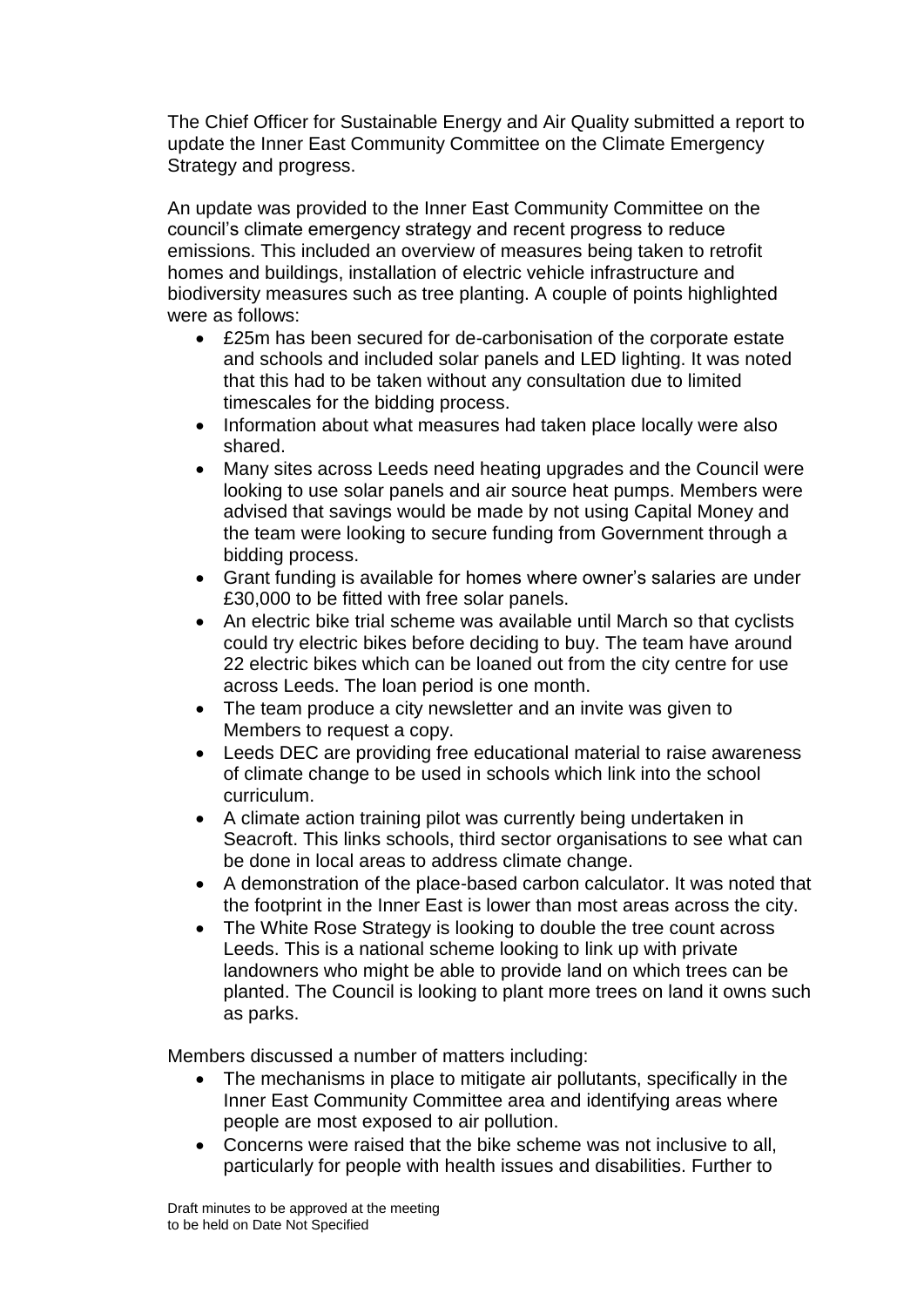clarification on the process of leasing electric bikes, members were informed that businesses have since purchased / leased electric vehicles themselves.

- Clarity on the plans to roll out free solar panels and LED lighting across schools in the Inner East Community Committee area. Members were asked to provide details of schools that may be interested in the scheme, albeit this will be dependent on future funding rounds.
- The take-up of homeowners receiving free solar panels and/or insultation was acknowledged, and it was noted that the Council are keen to receive more applications for inefficient buildings, specifically EPC G.
- Green Careers a suggestion was made to share relevant information with respective Subgroups and Community Committee Champions.
- Clarity on the plans for de-carbonisation relating to railways.
- Ammonia for aviation.
- Concern regarding bus providers idling engines.
- Tackling congestion and the focus of the Connecting Leeds Strategy.

The Chair thanked the Senior Communication and Marketing Officer for his presentation.

**RECOMMENDED** – To note the contents of the verbal update and comments raised during discussion of this item.

#### **9 HIGHWAYS WINTER SERVICE UPDATE**

The Executive Manager submitted a report to provide the Inner East Community Committee with an update on Highways Winter Service. The report and presentation provided the Inner East Community Committee with an update of the Highways Service, following a recent winter service review. The report focussed specifically on the winter service fulfilled by Highways, including snow clearance and road gritting.

The Group Operations Manager LPTIP was in attendance and informed members of a web link which showed the location of yellow grit bins and will show routes on which gritting is taking place in real time on days when the city is hit by severe weather conditions. It was hoped that this would provide valuable information for residents and ward councillors. The website uses postcodes to locate specific routes.

Members discussed a number of Inner East Community Committee areas where grits bins have been requested, and not provided. These related to the Brownhills, Clifton & Nowells and the Conway estates, as well as Harehills Road. The Highways Operation Manager in attendance confirmed he would provide an update to members outside of the meeting, on the status of the grit bins.

Officers were encouraged to communicate with residents regarding what's going on locally and were minded to use radio stations such as Chapel FM and Fever FM to get communications out across the locality. The Localities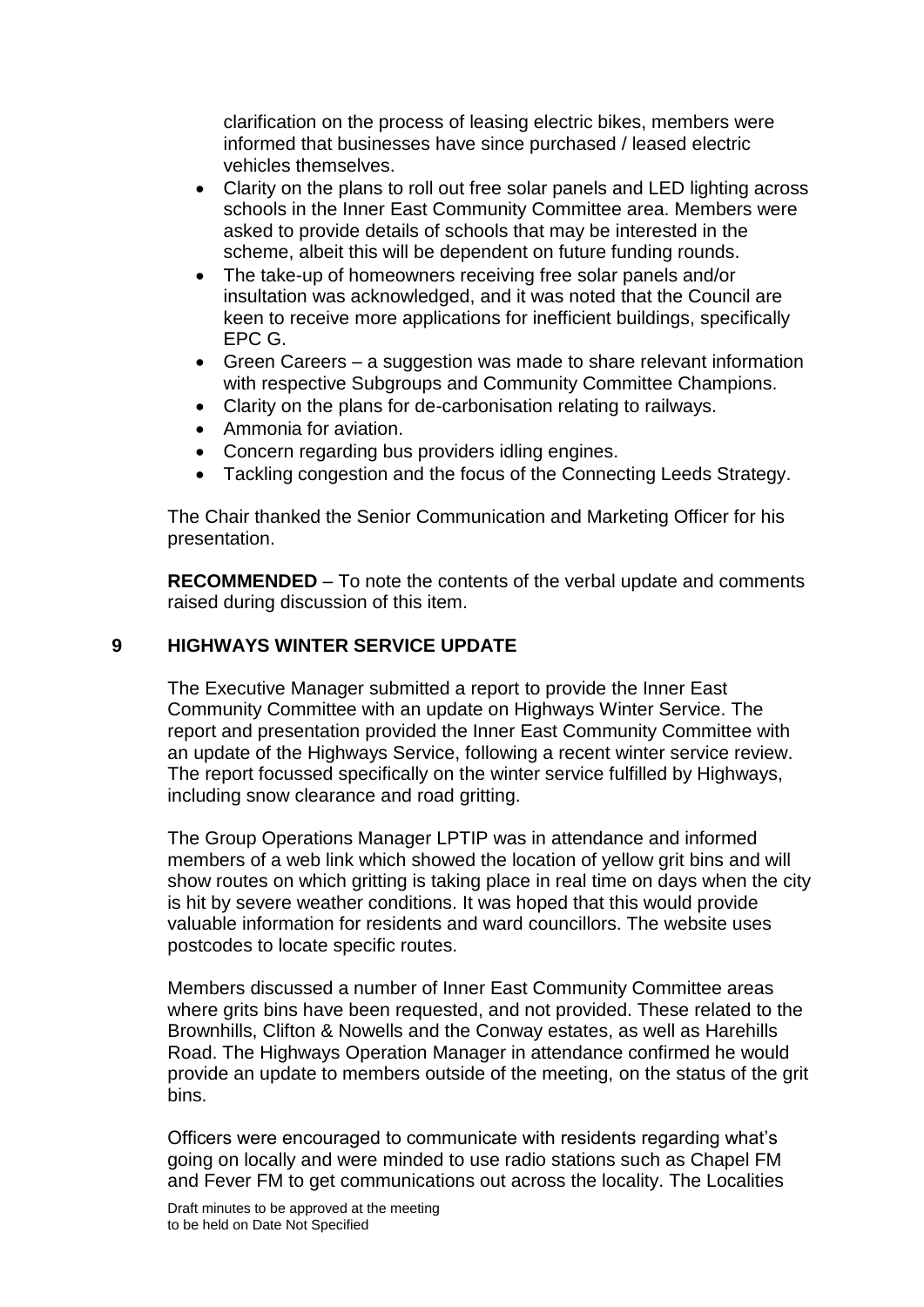Officer will provide details to the Group Operations Manager following close of the meeting.

The Chair thanked officers for their attendance and update.

**RECOMMENDED –** To note the verbal update, and comments raised during discussion of this item.

### **10 FINANCE REPORT**

The report of the Head of Locality Partnerships provided the Community Committee with an update on the budget position for the Wellbeing Fund, Youth Activity Fund, Capital Budget, and Community Infrastructure Levy Budget for 2021/ 22.

The projects set out in the submitted report were discussed, and recommended to be agreed as follows:

| <b>Project Title</b>                                                         | Wards                                   | Amount<br>requested    | Decision                               |
|------------------------------------------------------------------------------|-----------------------------------------|------------------------|----------------------------------------|
| Burmantofts and<br><b>Richmond Hill</b><br>Football<br>Coaching<br>Programme | Burmantofts and<br><b>Richmond Hill</b> | £6,480<br>(Wellbeing)  | Deferred for<br>further<br>information |
| <b>Knee Rail</b><br><b>Cromwell Street,</b><br>Lincoln Green                 | Burmantofts and<br><b>Richmond Hill</b> | £2,456<br>(Wellbeing)  | Agreed                                 |
| <b>Educational Trip</b><br>for Low Income<br><b>Families</b>                 | Burmantofts and<br><b>Richmond Hill</b> | £1,000<br>(Wellbeing)  | Agreed                                 |
| <b>SCOT Projects</b>                                                         | Killingbeck and<br>Seacroft             | £20,839<br>(Wellbeing) | Agreed                                 |
| <b>Nowell Mount</b><br>Community<br>Centre $-$<br>Activating the<br>space    | Burmantofts and<br><b>Richmond Hill</b> | £5,200<br>(Wellbeing)  | Agreed                                 |

Members received the following information:

- Wellbeing Budget Position 2021/22 there is a remaining balance of £136,393.97 and a breakdown per ward was provided.
- Delegated Decisions since the last Inner East Community Committee held 21<sup>st</sup> September 2021, as set out at paragraph 25 of the submitted report.
- Youth Activities Fund Position 2021/22 there is a remaining balance of £51,011.14 and a breakdown per ward was provided.
- Small Grants Budget 2021/22 there is a remaining balance of £12,182.01 and a breakdown per ward was provided.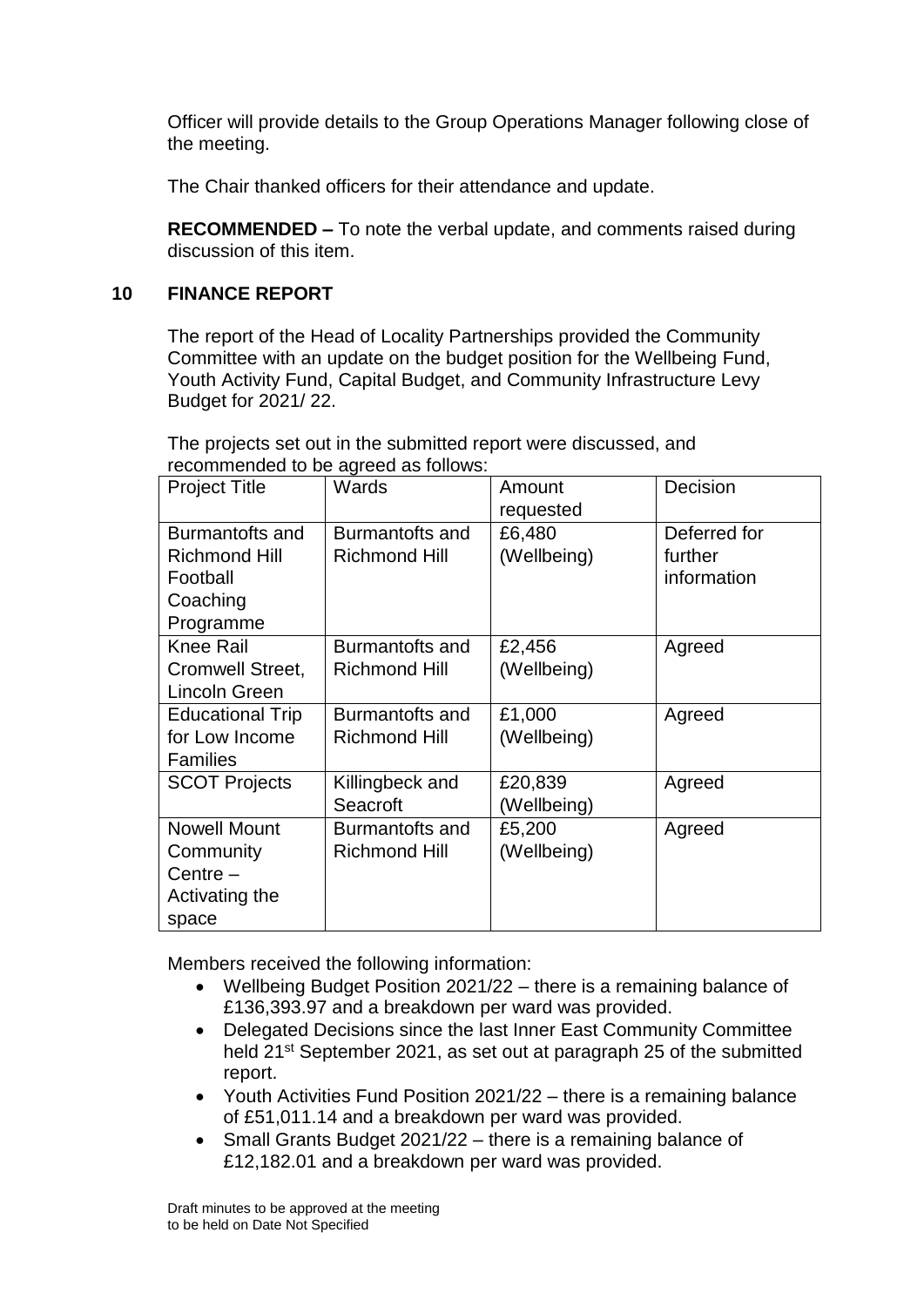- Tasking Budget 2021/22 there is a remaining balance of £5,252.44 and a breakdown per ward was provided.
- Capital Budget 2021/22 there is a remaining balance of £85,659.59 and a breakdown per ward was provided.
- Community Infrastructure Levy Budget 2021/22 there is a remaining balance of £75,673.07 and a breakdown per ward was provided. Members were informed that CIL injection figures were expected and will be provided to members in due course.

Clarity was provided to members on the timescales for spending monies and were informed that YAF and Wellbeing allocation should be spent before the end of the financial year. It was noted that CIL has a longer timescale of 5 years.

A member sought clarity on the status of a scheme at Temple Gate for the installation of a footpath and the Head of Locality Partnerships confirmed an update on this scheme will be sought.

# **RECOMMENDED** –

- a) To agree funding proposals as set out above.
- b) To note details of the Wellbeing Budget (Table 1)
- c) To note details of the Youth Activities Fund (Table 2)
- d) To note details of the Small Grants and Skips Budget (Table 3)
- e) To note details of the Tasking Budget (Table 4)
- f) To note details of the Capital Budget (Table 5)
- g) To note details of the Community Infrastructure Levy Budget (Table 6)

# **11 UPDATE REPORT**

The report of the Head of Locality Partnerships provided the Community Committee with an update of the work which the Communities Team is engaged in, based on priorities identified by the Community Committee. It also provided an opportunity for further questioning, or to request a more detailed report on a particular issue.

The report also set out regular updates on some of the key activities between Community Committee meetings and functions delegated to Community Committees, Community Champion roles, community engagement, partnership and locality working.

The Community Committee Team Manager introduced the report, and highlighted the following key points:

- COVID-19 vaccination delivery and the success at East Park Medical Centre, Infinity and Bilal Centres.
- Vaccine hesitancy leaflets and working with Faith Leaders.
- An update on the Bonfire/Halloween period and targeted work with youth provision activities in the Burmantofts and Richmond Hill & Gipton and Harehills area.
- Youth Summits and their future working arrangements.